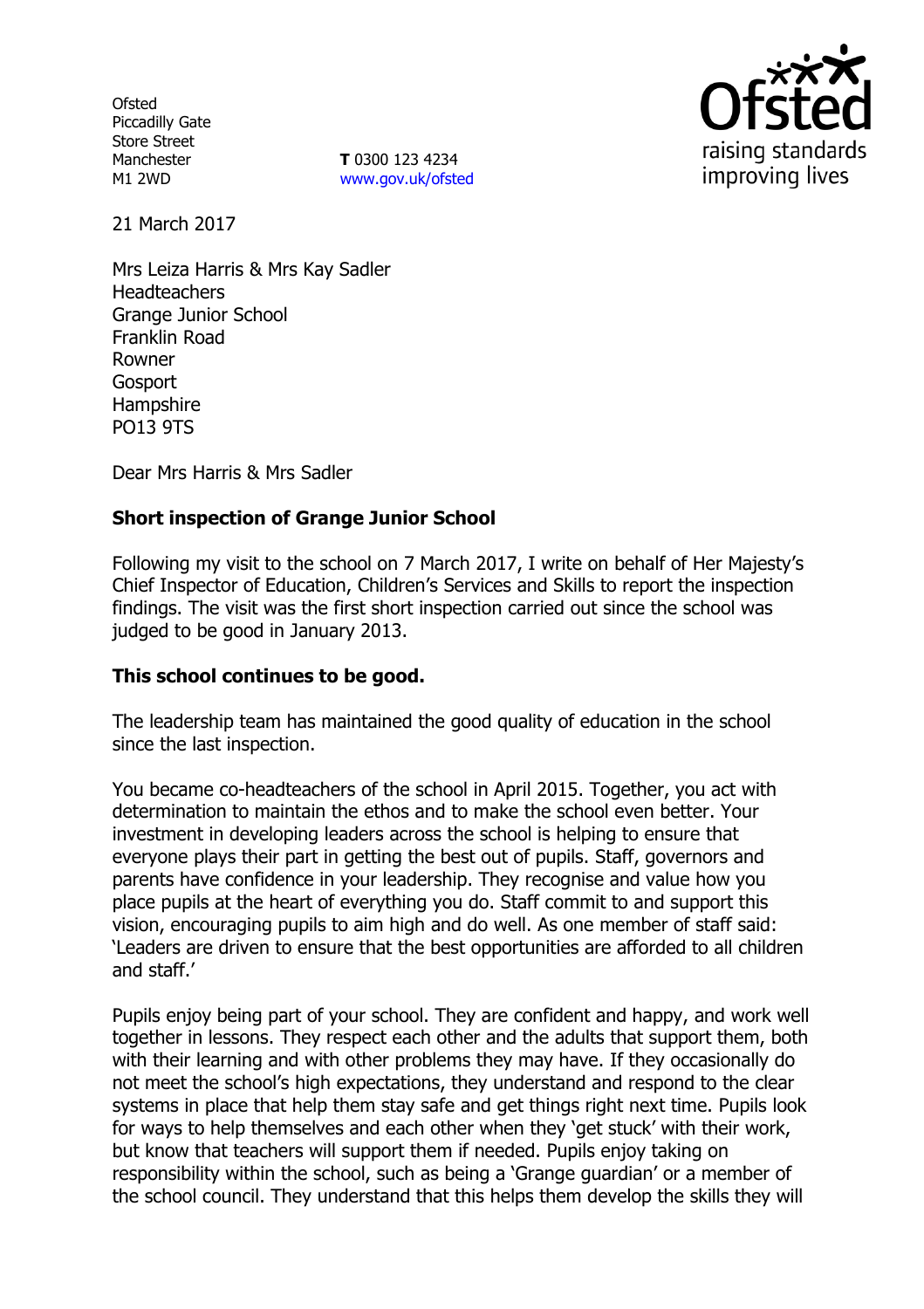

need as citizens in modern Britain.

Since the last inspection in 2013, there have been many changes to the staffing in the school. As well as you becoming co-headteachers, a number of teachers have left and joined the school, including some who hold middle leadership roles. By reviewing and adapting leadership roles within the school, you have made sure that staff at all levels are held increasingly to account for how well their work helps pupils achieve and flourish. Governors improve their understanding of the school's work by working closely with staff. This is helping governors to ask challenging questions, so they can be sure that leaders' work is making a difference to outcomes for pupils. Your focus on improving the quality of teaching across the school has led to pupils' progress in writing now being well above the national average.

You and your staff are now working hard to make similar improvements in mathematics. Teachers work together to make sure pupils have the opportunity to apply their learning in mathematics to solving problems. However, pupils are not currently challenged consistently well. Consequently, pupils who finished key stage 2 in 2016 made below-average progress and achieved well below others nationally. This was particularly the case for those who were middle and high attainers at the end of key stage 1.

You recognise that, although your pupils make good progress in reading and writing over the course of key stage 2, they do not achieve as well in reading and mathematics as other pupils nationally. This is because their starting points are typically low. You know that leaders and teachers need to make sure teaching meets pupils' individual needs more closely, and that progress must be monitored carefully. This will enable pupils to make rapid progress throughout their time at the school and help them to catch up with their peers nationally.

# **Safeguarding is effective.**

Caring for pupils and keeping them safe are the cornerstones of everyone's work at Grange Junior School. Leaders work together effectively to make sure everyone understands pupils' individual needs, especially those whose circumstances make them vulnerable. Pupils and their families value the home–school link workers' helpful, sensitive and practical support. This encourages pupils to attend school regularly and helps them to start each school day ready to engage with their learning.

Leaders work closely with the local authority to support pupils at risk of permanent exclusion, and those whose health affects their attendance at school. Meeting these pupils' specific behavioural and emotional needs in the long term sometimes means their attendance at school drops in the short term, while they benefit from other support away from school. Consequently, attendance figures are currently slightly below the national average. Leaders and staff are relentless in their actions to ensure that all pupils attend school regularly.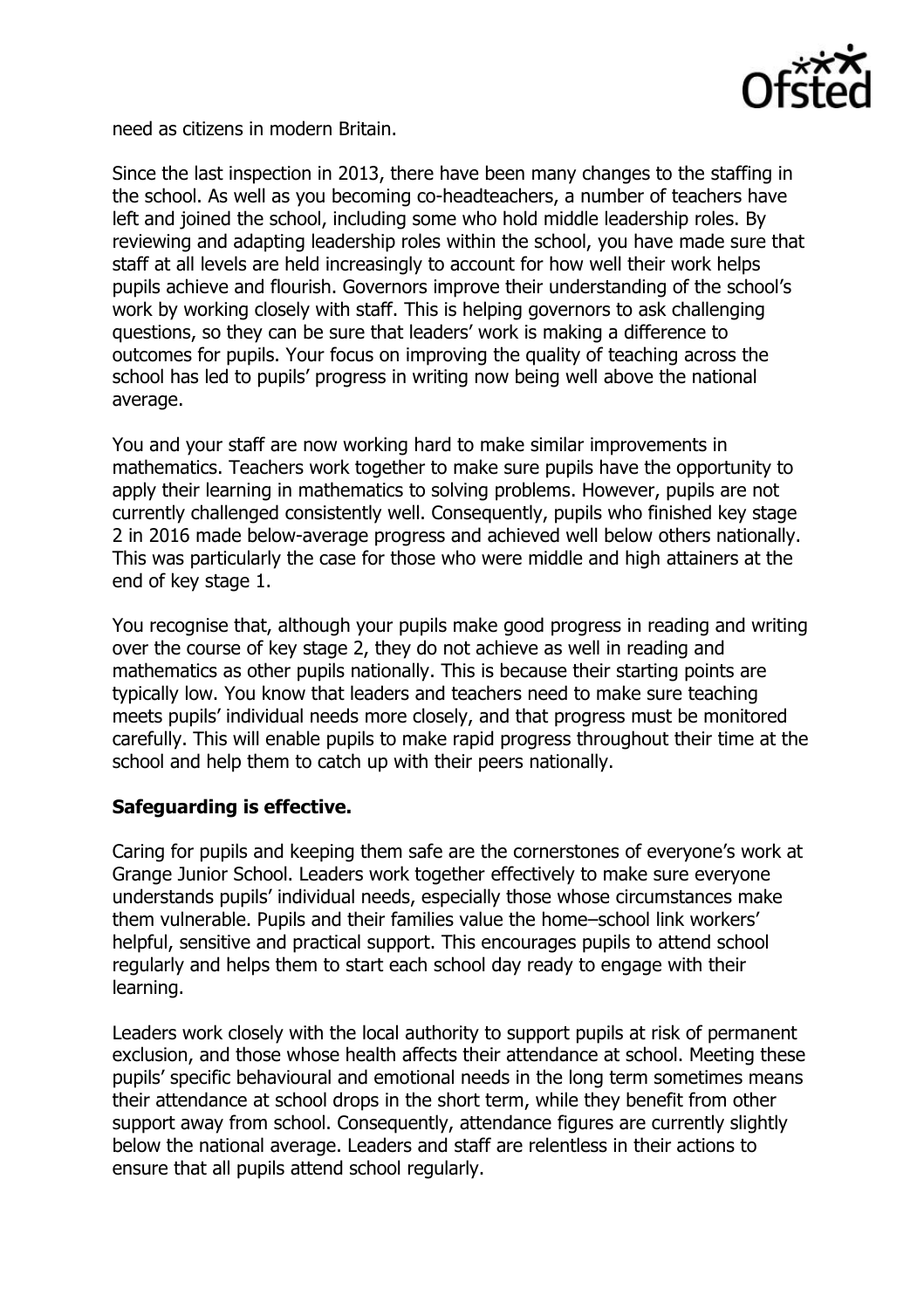

Leaders, staff and governors understand their safeguarding responsibilities, and carry them out diligently. They take part in regular training to keep their understanding up to date. Leaders make rigorous checks on all adults working in the school, and keep careful records. They make sure that policies are appropriate and meet statutory requirements. Key staff work closely with experts from beyond the school to take appropriate action when concerns are identified about a pupil's welfare. Leaders keep high-quality records of their actions and share appropriate information usefully with staff who need it to support the pupil and their family.

## **Inspection findings**

- I considered how carefully leaders and governors ensure that pupil premium funding helps disadvantaged pupils to attend school regularly and make good progress. Almost half of the pupils in the school are supported by this additional funding. Leaders use the funding wisely to remove barriers that would otherwise prevent pupils from attending school regularly and engaging with learning.
- Although pupils' attendance is good overall, the disadvantaged do not yet attend school as regularly as all pupils nationally. Leaders can show where support from the home–school link workers has resulted in better attendance for many pupils, including the disadvantaged. Where attendance remains too low, leaders work with determination and persistence to get pupils into school regularly.
- In 2016, disadvantaged pupils in Year 6 achieved similarly to their peers in school, and to other pupils nationally, in writing. Current disadvantaged pupils are catching up with their peers in school and nationally in Years 3 and 5, but less consistently in Years 4 and 6. Leaders and teachers are working carefully to support these pupils to make more rapid progress.
- Leaders recognise that their evaluation of the difference that teachers' work is making to pupils' progress has not been as sharp since the recent national changes to assessment. New structures and processes have been put in place this year to support leaders in monitoring the progress of different groups of pupils from their starting points more effectively. Leaders recognise that there is further work to do to ensure that all teachers use pupils' progress information consistently well to identify and plan targeted next steps for underachieving pupils. Governors acknowledge that comparing disadvantaged pupils' progress and achievement more closely with those of other pupils nationally would sharpen their awareness of how effective work to diminish the differences in their achievement is being.
- I visited mathematics lessons and looked at pupils' work to evaluate how consistently teaching is helping all pupils to make better progress and achieve better outcomes in this subject than in the past. Leaders, governors and teachers know that improving fluency and levels of challenge will help all pupils, especially the most able, to make more rapid progress. Teachers now use consistent approaches to plan learning that stretches and challenges pupils to apply their knowledge and skills. However, the most able pupils do not make as rapid progress as they could because their work does not directly challenge them to move on quickly from their prior learning.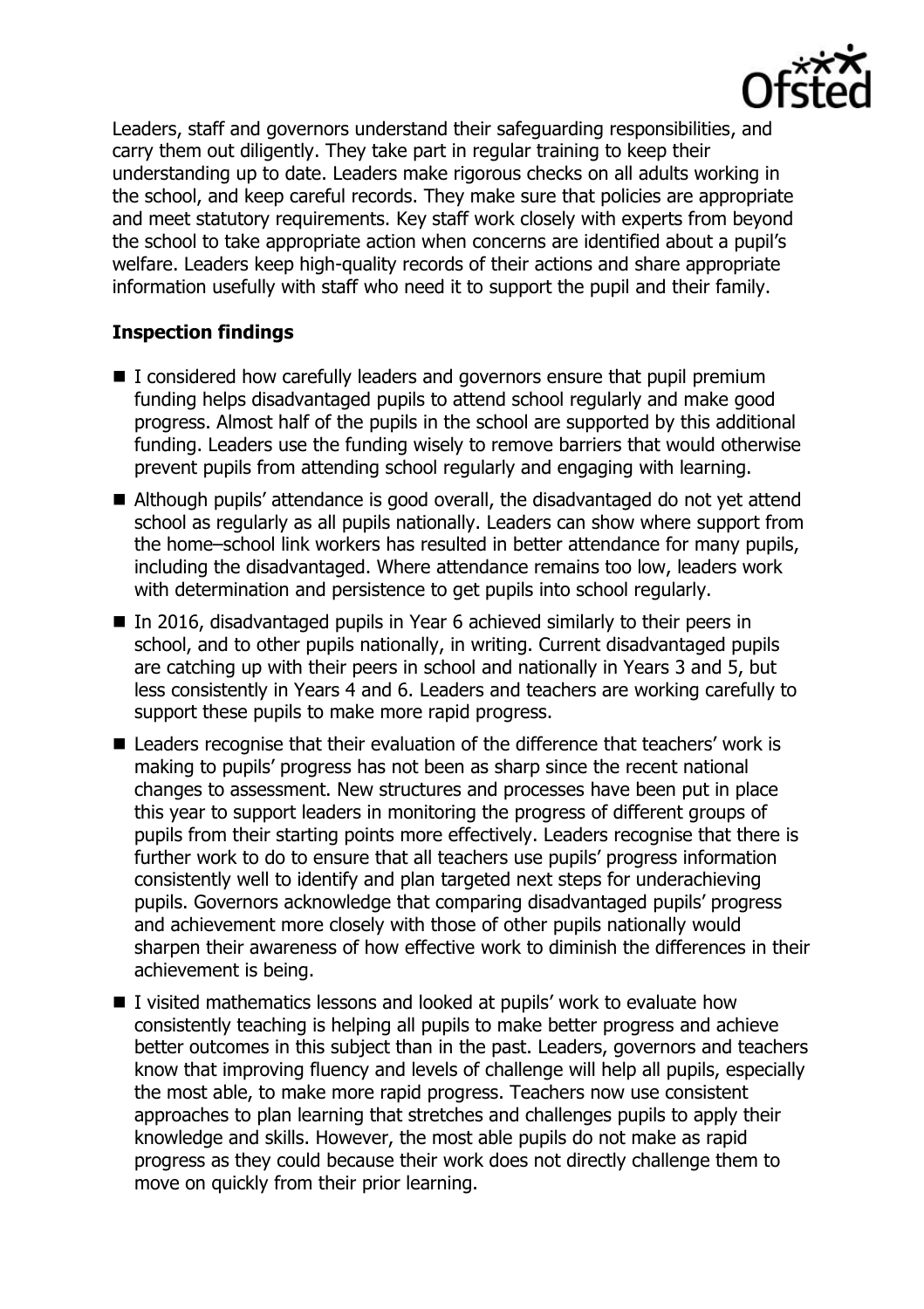

- I reviewed pupils' work and the school's performance information, to consider whether progress in reading and mathematics is accelerating. This would enable more pupils to achieve age-related expectations by the end of Year 6 than in the past. Leaders have ensured that staff assess pupils' work accurately and rigorously, working alongside colleagues in other schools to ensure aspirations remain suitably high. The proportion of pupils achieving the age-appropriate milestones in reading, writing and mathematics in each year group is accelerating, although outcomes in Year 6 are not yet secure.
- Leaders and teachers have responded to previous underperformance in reading, developing a carefully structured approach to how it is taught. In lessons visited during the inspection, pupils worked purposefully to engage with a range of texts and develop appropriate skills. Leaders and governors are confident about the impact their work will have on pupils' achievement in reading, because their focus on improving the teaching of writing resulted in strong progress last year. Pupils' current achievement in reading is showing signs of improvement and increasingly rapid progress.

## **Next steps for the school**

Leaders and those responsible for governance should ensure that:

- $\blacksquare$  teaching consistently challenges pupils, especially the most able in mathematics, to move on quickly from their previous learning, so that their progress accelerates
- they embed and refine how teachers, leaders and governors use pupils' progress information to evaluate sharply the impact of their work, and identify pertinent next steps to accelerate progress.

I am copying this letter to the chair of the governing body, the regional schools commissioner and the director of children's services for Hampshire. This letter will be published on the Ofsted website.

Yours sincerely

Kathryn Moles **Her Majesty's Inspector**

## **Information about the inspection**

We visited every class together to look at pupils' work and talk to them about their learning. I met with you, your special educational needs coordinator, and groups of pupils, staff and governors. I spoke to a representative from the local authority on the telephone. I also spoke informally to parents on the playground at the start of the day, as well as considering 19 responses to the Parent View questionnaire and 18 free-text responses. I looked at a range of the school's documents and policies, including those relating to safeguarding and pupils' progress. I looked at English,